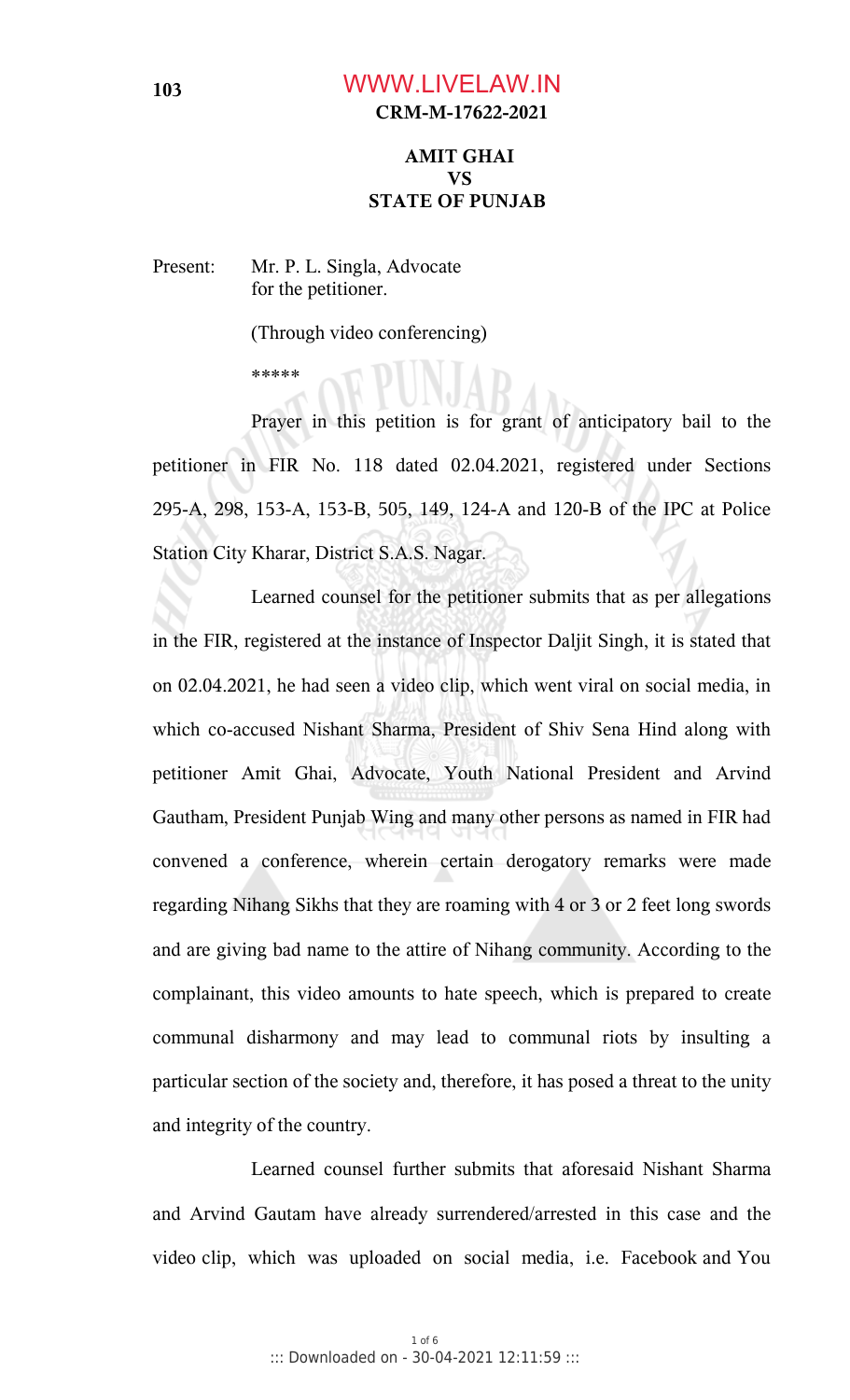## **CRM-M-17622-2021 2** WWW.LIVELAW.IN

Tube by Ajit Singh Buland, who is the Chief Editor of Punjab Kesari TV, is in fact edited in a manner that it gives one sided version, whereas the conversation between the petitioner and the said Press Reporter was not intended to hurt the religious sentiments of any community.

Learned counsel has reproduced the entire conversation in the present petition to argue that during conversation, the petitioner has expressed; in so many words that he has faith in Sikh Religion and since childhood he has been following the preachings of Sikh Gurus and, therefore, by editing the speech of the petitioner, a wrong message has been given by the aforesaid Press Reporter to make a sensational news by adding his own contents. Learned counsel has also placed on record the original recording by way of a Pen Drive (Annexure P-2) to support his version.

Learned counsel further submits that a bare perusal of Section 153-A and 505 of the IPC would show that whoever, by words, either spoken or written, or by signs or by visible representations or otherwise, promotes or attempts to promote, on grounds of religion, race, place of birth, residence, language, caste or community or any other ground whatsoever, disharmony or feelings of enmity, hatred or ill-will between different religious, racials, language or regional groups or castes or communities, is liable for prosecution. Similar provisions are there in Section 295-A and 298 of the IPC.

Learned counsel further submits that the place where the petitioner has made the speech was situated in a Circuit House and the same was not accessible to the public and the recording was made by the said Press Reporter, therefore, he himself is a perpetuator of the offence, if any, under Sections 153-A, 153-B, 505, 295-A, 298 of the IPC.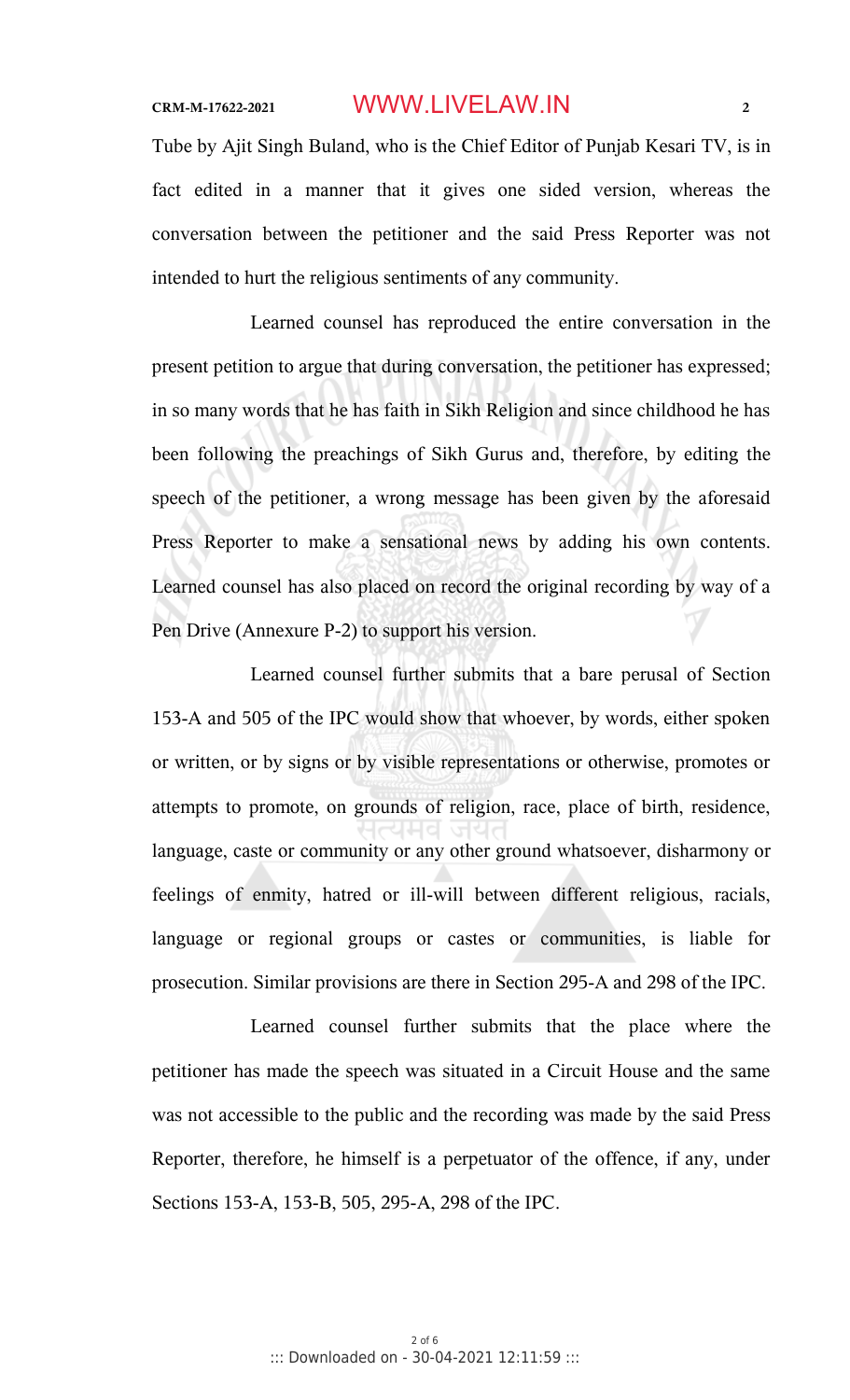Learned counsel further submits that in the absence uploading the said video clip on social media by the said Press Reporter, it was a private affair amongst the members, who were the followers of Shiv Sena Hind and have a fundamental right of freedom of speech under Article 19(2) of the Constitution of India.

Learned counsel relies upon *2021 SCC Online 258, Patricia Mukhim vs. State of Meghalaya*, wherein the accused had uploaded a post on Facebook regarding his views about a particular community and the Hon'ble Supreme Court, while quashing the FIR, has held as under:

> "14. India is a plural and multicultural society. The promise of liberty, enunciated in the Preamble, manifests itself in various provisions which outline each citizen's rights; include the right to free speech, to travel freely and settle (subject to such reasonable restrictions that may be validly enacted) throughout the length and breadth of India. At times, when in the legitimate exercise of such a right, individuals travel, settle down or carry on a vocation in a place where they find conditions conducive, there may be resentments, especially if such citizens prosper, leading to hostility or possibly violence. In such instances, if the victims voice their discontent, and speak out, especially if the state authorities turn a blind eye, or drag their feet, such voicing of discontent is really a cry for anguish, for justice denied – or delayed. This is exactly what appears to have happened in this case."

Learned counsel has referred to another judgment rendered by Hon'ble Supreme Court in *2021 (1) SCC 1, Amish Devgan vs. Union of India*, wherein the accused who was Managing Director of several news channels operated by TV18 Media Ltd. had aired a programme about a particular religion. In this case, Hon'ble Supreme Court, while deciding the question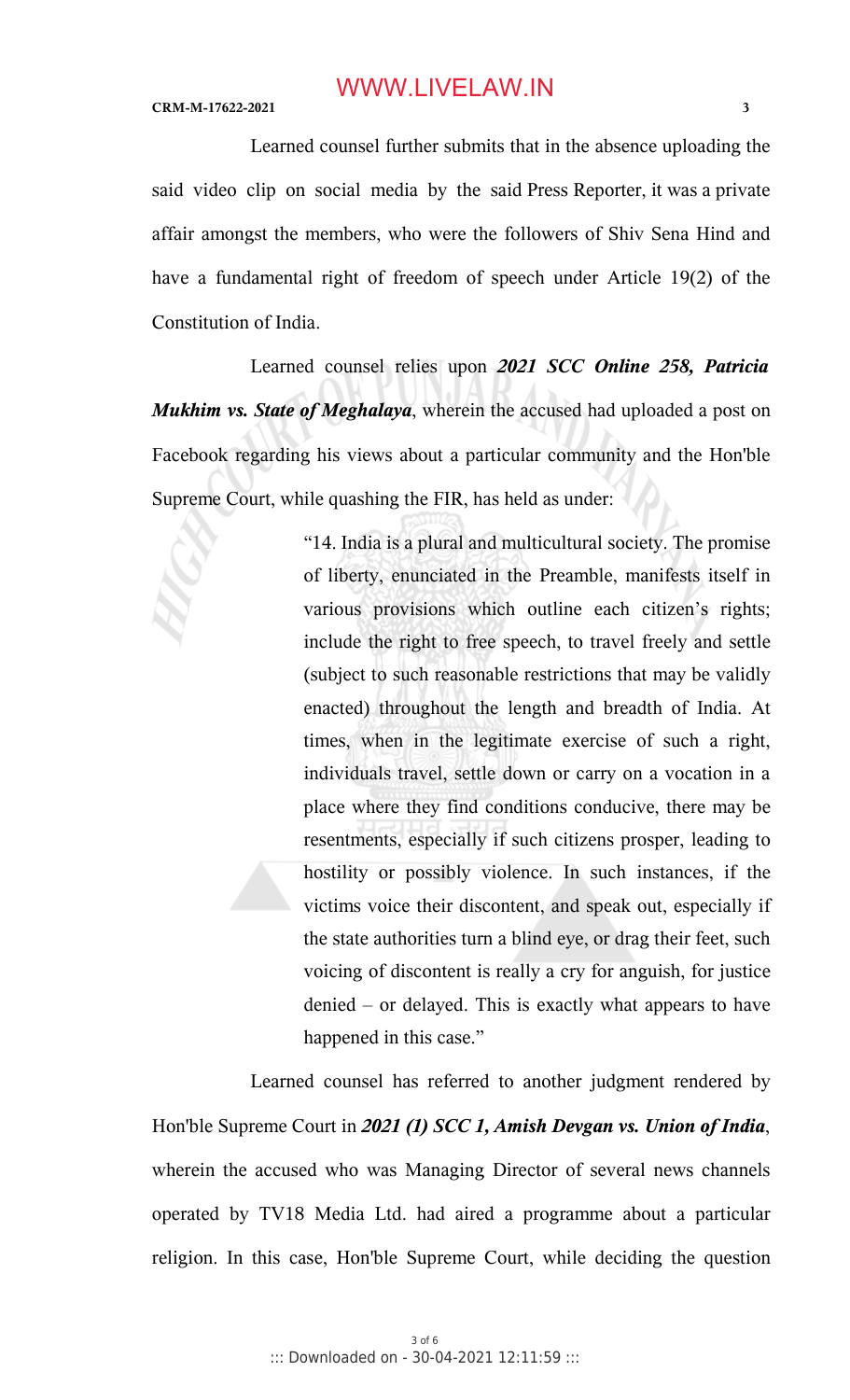# **CRM-M-17622-2021 4** WWW.LIVELAW.IN

regarding quashing of the FIR, has held that at the stage of investigation, no case for quashing of the FIR is made out, however, the petitioner was granted interim protection from arrest, subject to his joining investigation and cooperating in the same.

Learned counsel further submits that the role of the media is very responsible towards the nation building and in case, it is found that any person has given a hate speech, it is the primary duty of a press reporter to first inform the police before posting/airing such recording/contents on social media knowing the consequences of the same that it may lead to disturbance.

It is universally accepted fact that Press (including Print and Electronic media) has now become the fourth pillar of democracy, which can change the mindset of the citizens regarding hate crime in the society. Even in the present COVID-19 pandemic situation, this fourth pillar has done exceptionally commendable job in extending help to both, Government as well as needy citizens. Not only this, even social media is doing a great job in reaching out to the citizens who are in urgent need of help and all the citizens, whether known or unknown, are extending help to each other.

However, always there is an exception to general rule and a micro percentage of media may not be that responsible in playing a positive role in nation building and instead of restraining to promote hate speeches, coverage, it airs sensational news. The followers of this school of thought believe that they are above law and will go uncondemned from the process of law.

The Law Commission of India, in its  $267<sup>th</sup>$  report on 'Hate Speeches', has recommended to add more stringent provisions by amending the Indian Penal Code. The operative part of recommendation reads as under: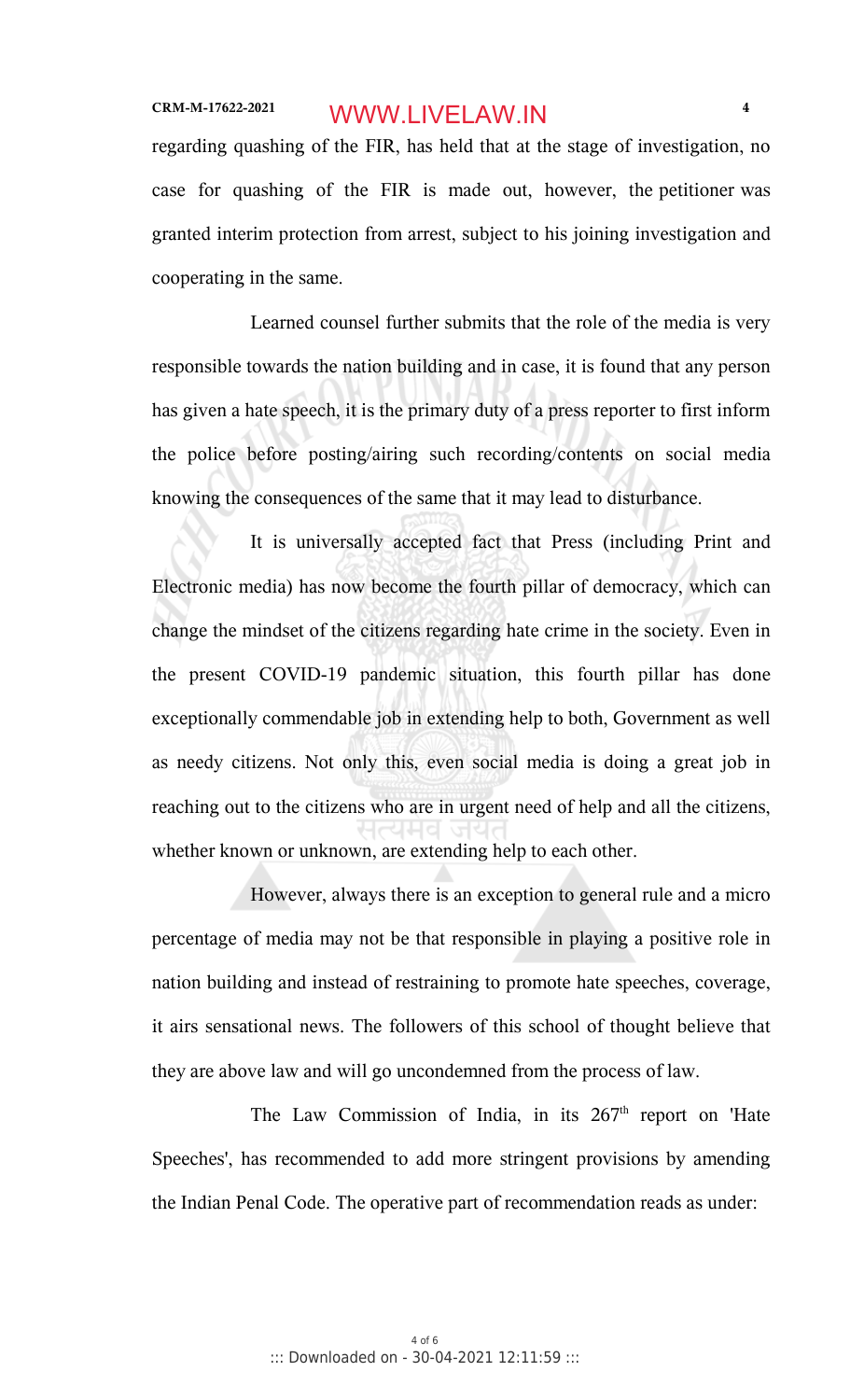**"6.33 In view of the above, the Law Commission of India is of considered opinion that new provisions in IPC are required to be incorporated to address the issues elaborately dealt with in the preceding paragraphs. Keeping the necessity of amending the penal law, a draft amendment bill, namely, The Criminal Law (Amendment) Bill, 2017 suggesting insertion of new section 153C (Prohibiting incitement to hatred) and section 505A (Causing fear, alarm, or provocation of violence in certain cases) is annexed as Annexure-A for consideration of the Government."**

Notice of motion.

Mr. Joginder Pal Ratra, DAG, Punjab, who is also appearing through video conferencing, accepts notice on behalf of the respondent-State and submits that petitioner and other accused have issued a press note calling a press conference, in which the petitioner had made a speech, which was aired on social media by aforesaid Ajit Singh Buland.

Learned State counsel further submits that investigating team is not averse to investigate the case in a manner as to whether Ajit Singh Buland is a perpetuator or catalyst of the crime in view of the bare language of the provisions IPC invoked in the FIR.

List again on 25.05.2021.

Meanwhile, in the event of arrest, the petitioner be released on interim bail subject to his furnishing personal bonds and surety to the satisfaction of Arresting/Investigating Officer. However, the petitioner shall join the investigation as and when called upon to do so and shall abide by the conditions as provided under Section 438 (2) Cr.P.C.